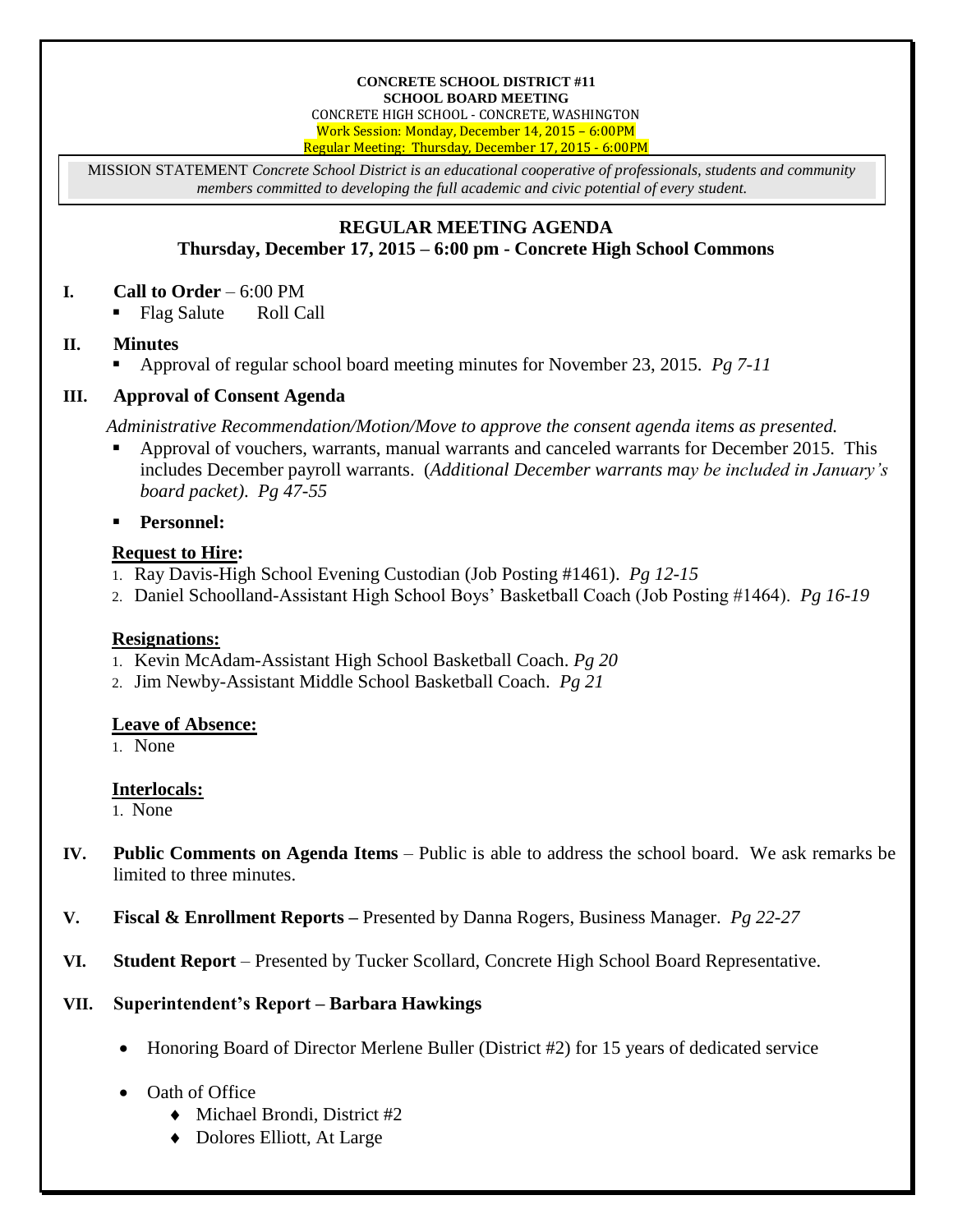#### **VIII. Old Business**

*A.* Request approval of the final reading of revised policy 6220-Bid Requirements – Barbara Hawkings. *Administrative Recommendation Action/Motion/Move to approve the final reading of revised policy 6220-Bid Requirements. Pg (see November 2015 board packet*)

# **IX. New Business**

- *A.* Request approval of the first reading of policy 1805-Open Government Trainings Barbara Hawkings. *Administrative Recommendation Action/Motion/Move to approve the first reading of policy 1805-Open Government Trainings. Pg 28*
- *B.* Request approval of the first reading of revised policy 6605-Student Safety Walking, Biking, and Riding Buses to School - Barbara Hawkings. *Administrative Recommendation Action/Motion/Move to approve the first reading of revised policy 6605-Student Safety Walking, Biking, and Riding Buses to School. Pg 29-31*
- *C.* Request approval to permit presidential caucus parties to use our facilities without charge unless custodial services are needed for opening/closing of buildings – Barbara Hawkings. *Administrative Recommendation Action/Motion/Move to approve presidential caucus parties to use our facilities without charge unless custodial services are needed for opening/closing of buildings. Pg 32*
- *D.* Request approval of the 2015-16 School Improvement Plan for Concrete Elementary School – Barbara Hawkings. *Administrative Recommendation Action/Motion/Move to approve the 2015-16 School Improvement Plan for Concrete Elementary School. Pg 33-36*
- *E.* Request approval of the 2015-16 School Improvement Plan for Concrete Middle & High School – Mike Holbrook. *Administrative Recommendation Action/Motion/Move to approve the 2015-16 School Improvement Plan for Concrete Middle & High School. Pg 37-40*
- *F.* Request approval of the 2015-16 School Improvement Plan for Skagit River School House – Mike Holbrook. *Administrative Recommendation Action/Motion/Move to approve the 2015-16 School Improvement Plan for Skagit River School House. Pg 41-42*
- *G.* Request approval of the 2015-16 School Improvement Plan for Twin Cedars High School Mike Holbrook. *Administrative Recommendation Action/Motion/Move to approve the 2015-16 School Improvement Plan for Twin Cedars High School. Pg 43-44*
- *H.* Request approval for Linda Kilpatrick's  $5<sup>th</sup>$  grade students to participate in North Cascade Institute's Mountain School for three days (including overnights) on March  $9^{th}$ -11<sup>th</sup>, 2016 – Barbara Hawkings. *Administrative Recommendation Action/Motion/Move to request approval for Linda Kilpatrick's 5th grade students to participate in North Cascade Institute's Mountain School for three days (including overnights) on March 9<sup>th</sup>-11<sup>th</sup>, 2016. Pg 45*
- *I.* Request approval of Resolution to Invest #1171 Danna Rogers. *Administrative Recommendation Action/Motion/Move to approve Resolution to Invest #1171. Pg 46*